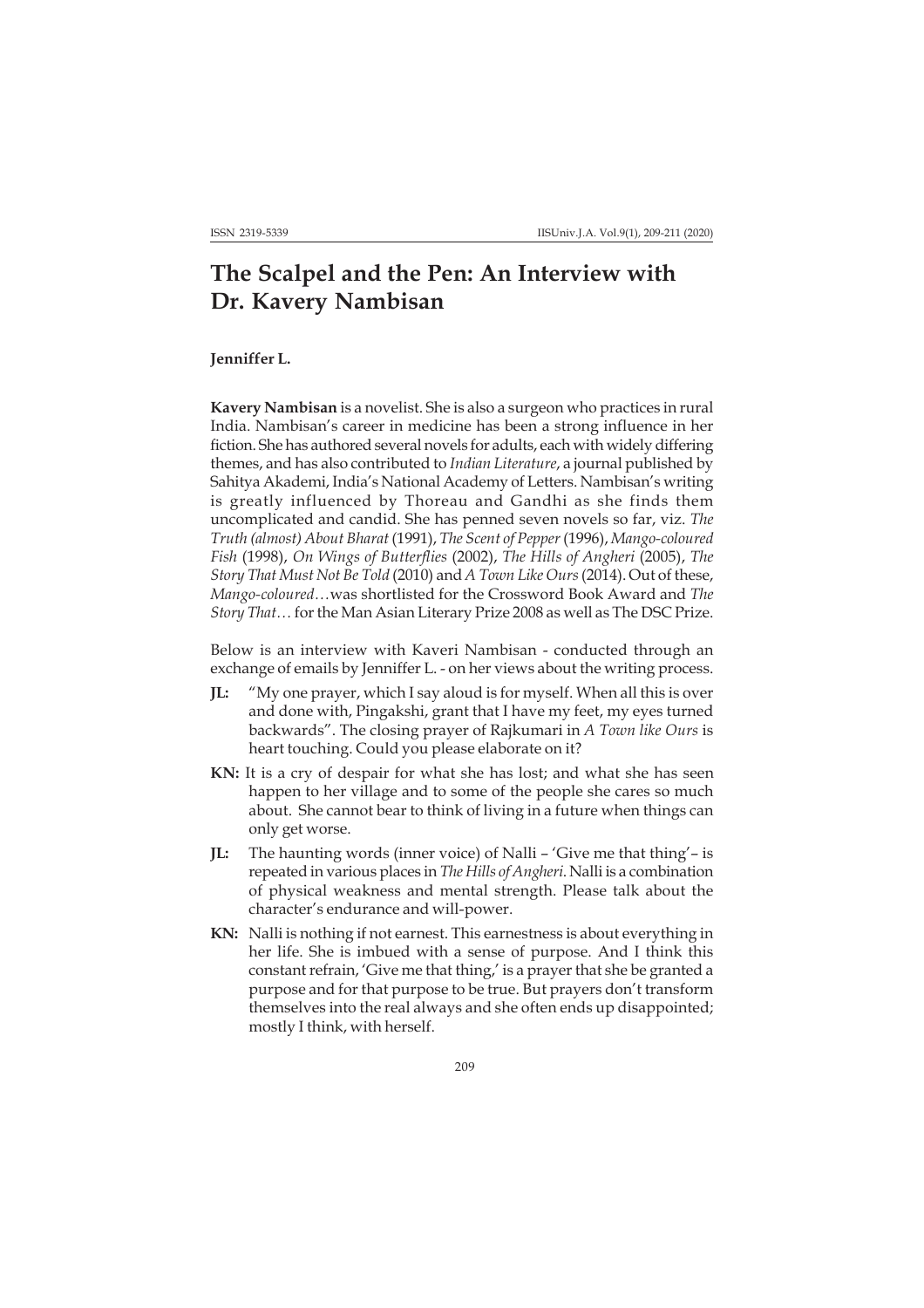- **JL:** We see Simon's love-hate relationship under the obsessive control of Harini; Manohar's childlessness; and, Gautam's superior attitude and his own set of rules. Do you think that the temperament of each portrays psychological realities?
- **KN:** To me, they are real. These complex character-traits are not essentially found only in men, though. Deep disappointment, sorrow and hubris, can bring out strange traits which we ourselves do not realise exist within us and lead us to certain forms of behaviour.
- **JL***: The Scent...* and *The Hills...* describe the minute cultural details of a community. How far do you believe that cultural authenticity is significant when it comes to the creation of a literary work by an author?
- **KN**: Cultural authenticity is the right expression. Its meaning in literary fiction should be understood clearly. The writer must be familiar with the true trajectory of background and events in history and only then attempt to subvert or re-imagine the truth. I find it lends richness to fiction but is not easy to pull off. Unfortunately, our reading public may not have the intellectual sophistication to appreciate any of it. (I'm not trying to be condescending in any way, please understand, but it can be frustrating for a writer.)
- **JL**: Satire is the art of writing which requires bold observation and just the right degree of representation. Your stories are packed with a striking satire on society, lifestyle, relationships and individual behaviour. Do you feel that your novels should reflect your consciousness of and commitment towards social responsibility?
- **KN:** I have increasingly come to believe that every serious writer is an activist, politically speaking, in particular. It is borne out in the present situation because politics has undermined the social fabric of our society. Like it or not, writers (not hacks) wear the mantle of activism.
- **JL**: A striking feature of your novels is the titles. Could you please tell something about such titles as *Mango-coloured...*and *The Scent...*?
- **KN:** The credit for both the titles goes to David Davidar, the editor of my early novels. The brief scene about the 'mango' coloured fish was in the novel and he picked it up as the title. It works beautifully because the colour of a mango changes as it ripens; also, the colour is perceived differently by every eye. Much like human nature.
- **JL**: Your works are a melange of satirical nuances, psychological portrayals and cultural values. How do you like your novels to be acknowledged and remembered?